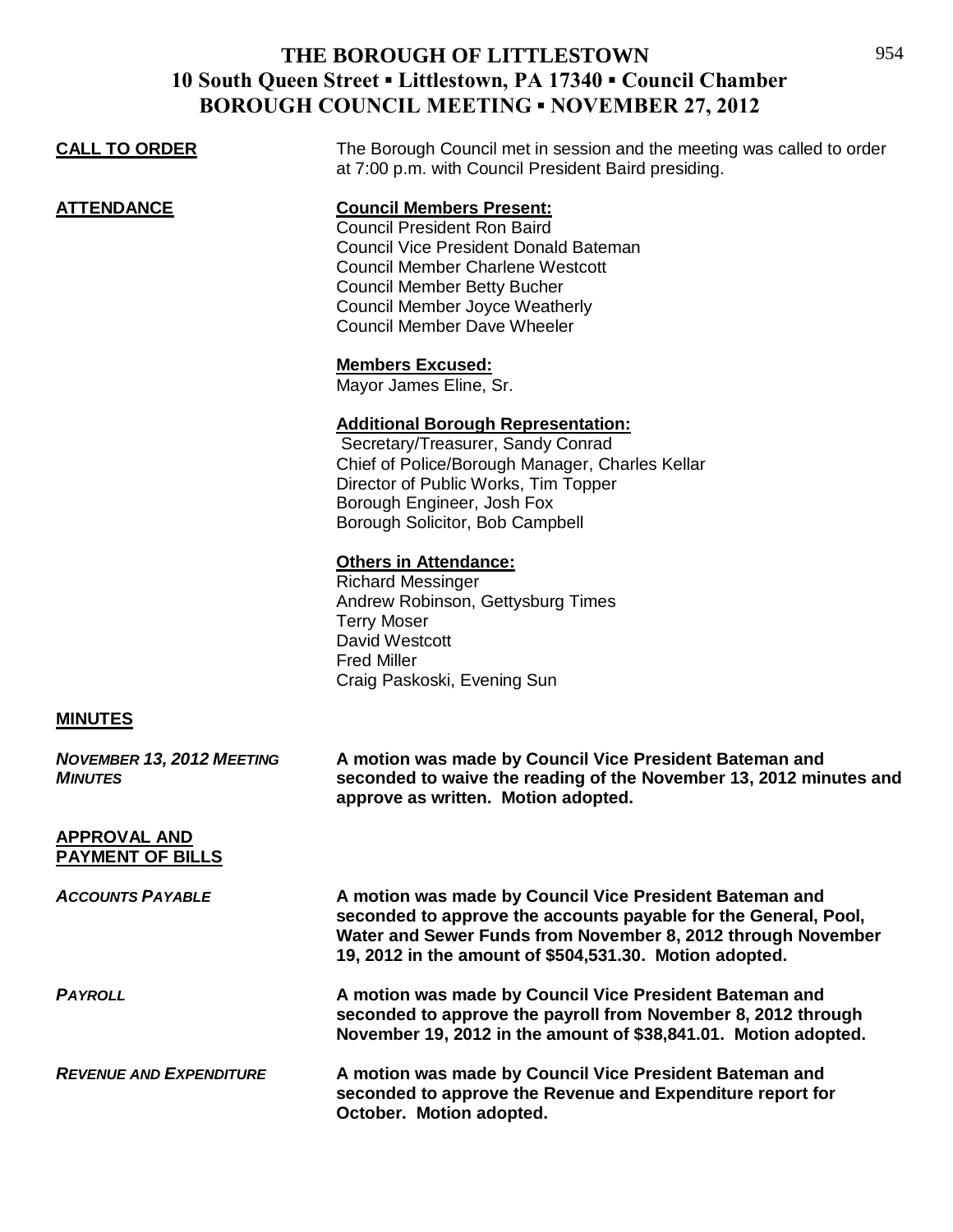#### **NEW BUSINESS**

| <b>LITTLESTOWN VFW</b>                                  | The Littlestown VFW presented a check to Council in the amount of<br>\$30,000.00 for a warning siren for Littlestown.                                                                                                                                                                                                                                                                                                                                               |
|---------------------------------------------------------|---------------------------------------------------------------------------------------------------------------------------------------------------------------------------------------------------------------------------------------------------------------------------------------------------------------------------------------------------------------------------------------------------------------------------------------------------------------------|
| <b>REDUCE WATER/SEWER BILL</b><br><b>SHAWN HARRIET</b>  | A motion was made by Council Member Wheeler and<br>seconded to deny the request from Shawn Harriet asking for a<br>reduction in the water/sewer bill. Motion adopted.                                                                                                                                                                                                                                                                                               |
| <b>ORDINANCE - CHAPTER 68</b><br><b>CROSSING GUARDS</b> | A motion was made by Council Vice President Bateman to adopt an<br>Ordinance Amending and Supplementing Chapter 68 of the<br>Littlestown Borough Code, by allowing the Board of School Directors<br>of the Littlestown Area District to assume hiring and oversight of<br><b>School Crossing Guards. Motion adopted.</b>                                                                                                                                            |
| <b>5K AND FUN RUN - FOOTBALL</b><br><b>BOOSTER CLUB</b> | A motion was made by Council Vice President Bateman and<br>seconded to approve a 5K and Fun Run as a fundraiser for the<br>Football Booster Club contingent upon no other events taking place<br>in the same area of the run and a copy of insurance being received.<br>Motion adopted.                                                                                                                                                                             |
| <b>RECESS</b>                                           | Council President Baird recessed the meeting of Council at 7:15pm for the<br>meeting of the Borough Authority.                                                                                                                                                                                                                                                                                                                                                      |
| <b>BOROUGH AUTHORITY</b>                                | The meeting of the Littlestown Borough Authority was call to order at<br>7:15pm with Authority Chair, Karen Louey presiding.                                                                                                                                                                                                                                                                                                                                        |
| <b>NOTICE OF AWARD</b>                                  | A motion was made by Authority Member Westcott and seconded to<br>authorize the Borough Engineer, Josh Fox to award the Notice of<br>Award to TAH Construction, Inc., Lancaster PA in the amount of<br>\$5,578,680.00 as the General Contractor for Contract 12-1; Swam<br>Electric Co., Hanover PA in the amount of \$1,165,110.00 for Contract<br>12-2 and Davidson H.C. Co. Inc., Hanover PA in the amount of<br>\$207,938.00 for Contract 12-3. Motion adopted. |
| <b>NOTICE TO PROCEED</b>                                | A motion was made by Authority Member Westcott and seconded to<br>authorize HRG to issue the notice to proceed for contract 12-1, 12-2,<br>and 12-3 with a notice to proceed date of November 29, 2012. Motion<br>adopted.                                                                                                                                                                                                                                          |
| <b>ADJOURN</b>                                          | A motion was made by Authority Member Westcott and seconded to<br>adjourn the meeting of the Borough Authority. Motion adopted.                                                                                                                                                                                                                                                                                                                                     |
|                                                         | The meeting of the Littlestown Borough Authority was adjourned at<br>7:18pm.                                                                                                                                                                                                                                                                                                                                                                                        |
| <b>RECONVENE</b>                                        | Council President Baird reconvened the meeting of the Littlestown<br>Borough Council at 7:18pm.                                                                                                                                                                                                                                                                                                                                                                     |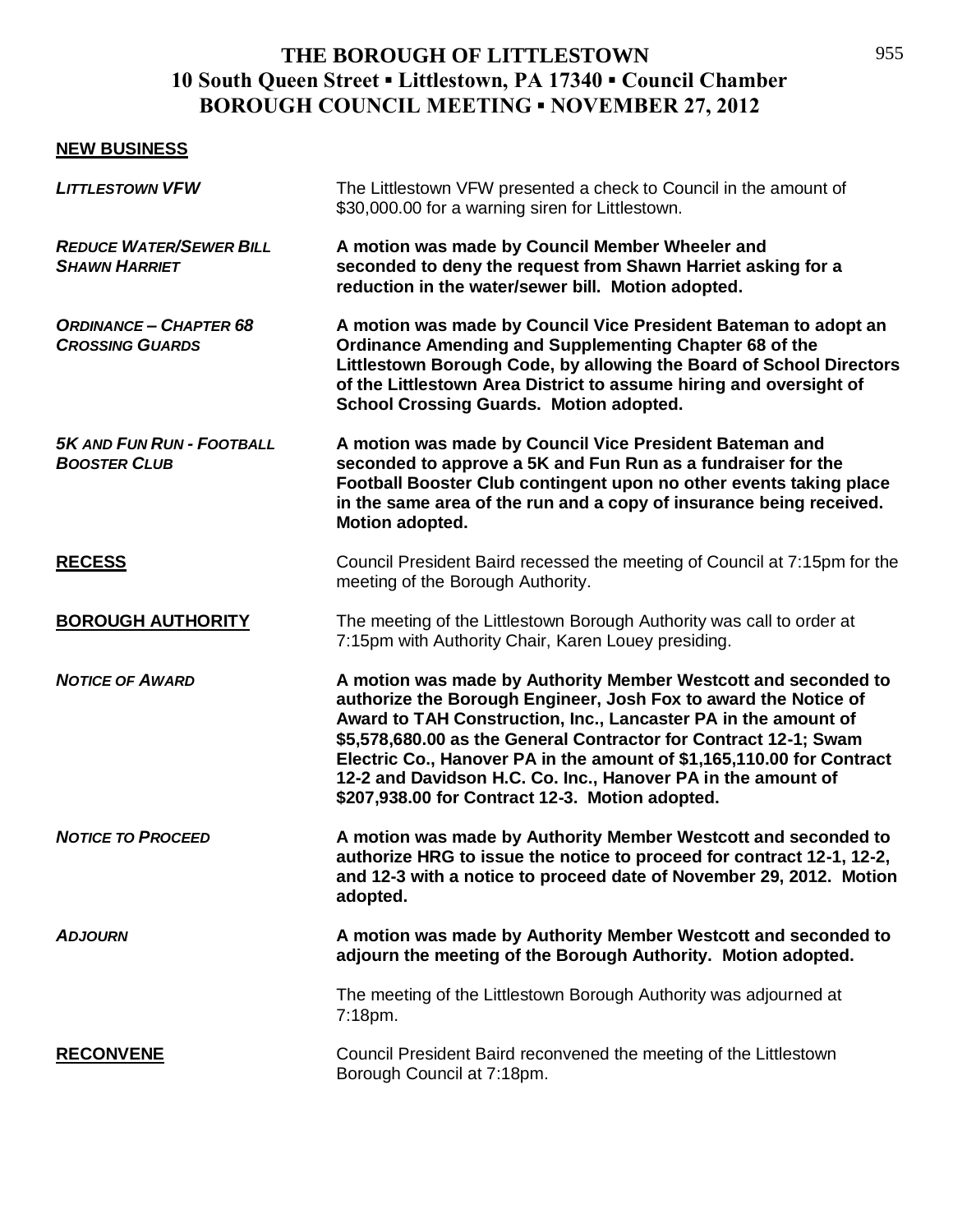#### **NEW BUSINESS** *(Cont'd)*

| <b>NOTICE OF AWARD</b>                                           | A motion was made by Council Vice President Bateman and<br>seconded to authorize the Borough Engineer, Josh Fox to award the<br>Notice of Award to TAH Construction, Inc., Lancaster PA in the<br>amount of \$5,578,680.00 as the General Contractor for Contract 12-1;<br>Swam Electric Co., Hanover PA in the amount of \$1,165,110.00 for<br>Contract 12-2 and Davidson H.C. Co. Inc., Hanover PA in the amount<br>of \$207,938.00 for Contract 12-3. Motion adopted.                                                                                                 |
|------------------------------------------------------------------|--------------------------------------------------------------------------------------------------------------------------------------------------------------------------------------------------------------------------------------------------------------------------------------------------------------------------------------------------------------------------------------------------------------------------------------------------------------------------------------------------------------------------------------------------------------------------|
| <b>NOTICE TO PROCEED</b>                                         | A motion was made by Council Vice President Bateman and<br>seconded to authorize HRG to issue the notice to proceed for<br>contract 12-1, 12-2, and 12-3 with a notice to proceed date of<br>November 29, 2012. Motion adopted.                                                                                                                                                                                                                                                                                                                                          |
| <b>LITTLESTOWN AREA HISTORICAL</b><br><b>SOCIETY 2013 EVENTS</b> | A motion was made by Council Vice President Bateman and<br>seconded to approve the five bullet points on the email dated<br>November 11, 2012 from the Littlestown Historical Society, which list<br>events for 2013.                                                                                                                                                                                                                                                                                                                                                    |
| <b>AMENDMENT TO THE MOTION</b>                                   | A motion was made by Council Vice President Bateman and<br>seconded to amend the motion to delete the last bullet point<br>regarding Christmas on the Square. Motion adopted.                                                                                                                                                                                                                                                                                                                                                                                            |
| <b>ORIGINAL MOTION WITH</b><br><b>AMENDMENT</b>                  | A motion was made by Council Member Westcott and seconded to<br>approve the first four bullet points on the email dated November 11,<br>2012 from the Littlestown Historical Society, which list events for<br>2013. Motion adopted.                                                                                                                                                                                                                                                                                                                                     |
| <b>RESIGNATION OF SCOTT SMALL</b>                                | A motion was made by Council Member Westcott and seconded.<br>Motion adopted.                                                                                                                                                                                                                                                                                                                                                                                                                                                                                            |
| <b>JAMES AVENUE</b>                                              | A motion was made by Council Member Westcott and seconded to<br>authorize the Solicitor to proceed with an Ordinance to narrow James<br>Avenue to a 40' right-of-way. Motion adopted.                                                                                                                                                                                                                                                                                                                                                                                    |
| <b>REPORTS</b>                                                   |                                                                                                                                                                                                                                                                                                                                                                                                                                                                                                                                                                          |
| <b>Mayor</b>                                                     | Mayor James Eline, Sr., turned over \$210.00 in fines to the Borough Clerk.                                                                                                                                                                                                                                                                                                                                                                                                                                                                                              |
| <b>Chief of Police/Manager</b>                                   | Chief of Police/Borough Manager, Charles Kellar informed Council of the<br>following:<br>The Police Department received a \$2,000 grant from Buckle Up<br>$\bullet$<br>PA. The program will run through the Holidays;<br>The \$8.5 million Pennvest loan was formally accepted. The letter<br>$\bullet$<br>of no prejudice was received. The next step is to start the<br>procedure of closing the loan with Pennvest;<br>Worked with HRG to discuss putting a proposal together for a rate<br>$\bullet$<br>increase. HRG has provided a proposal for Council to review. |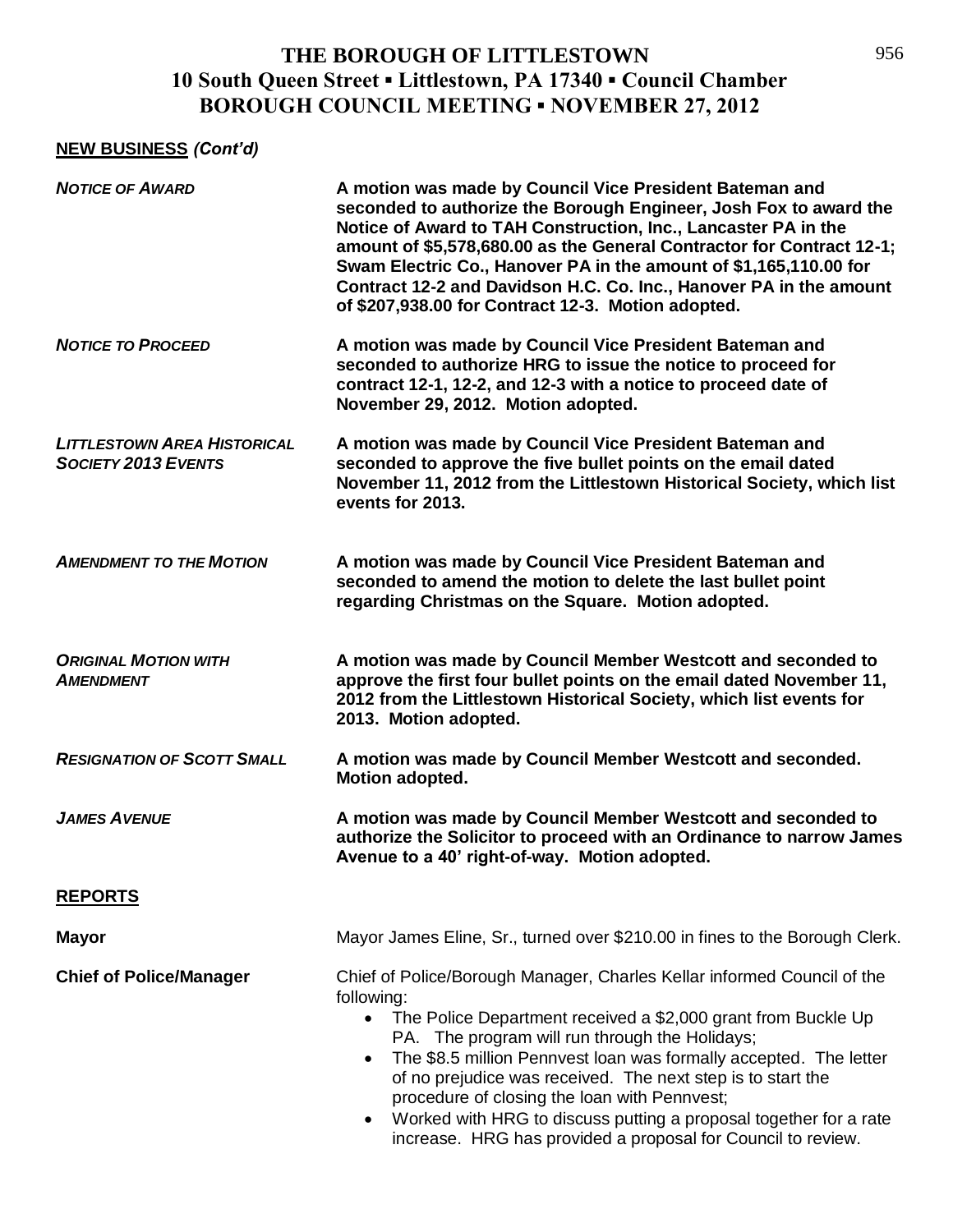| <b>Director of Public Works</b> | Tim Topper reported that there were some minor issues due to Hurricane<br>Sandy but it was nothing to be concerned with. It was noted that there<br>was not funding for Adams County since we were not hit as hard as other<br>Counties. Also the public works crew has been filling in for Crossing<br>Guards due to illness and vacations. |
|---------------------------------|----------------------------------------------------------------------------------------------------------------------------------------------------------------------------------------------------------------------------------------------------------------------------------------------------------------------------------------------|
| <b>Code Enforcement Officer</b> | Code Officer Westfall informed Council that he has been busy cleaning up<br>the town and assisting the public works department.                                                                                                                                                                                                              |
| <b>Borough Engineer</b>         | Borough Engineer, Josh Fox updated Council of the following:                                                                                                                                                                                                                                                                                 |
|                                 | <b>Contract 11-4 Lumber Street Utility &amp; Roadway Improvements</b><br>All work identified in the list of items to be completed or corrected was<br>completed with the exception of the Technical Infeasibility Forms for the<br>ADA sidewalk ramps that are required by PennDOT.                                                          |
|                                 | The liquidated damages for substantial completion is \$15,580.00 and the<br>current amount of liquidated damages for final completion is \$15,580.00.                                                                                                                                                                                        |
|                                 | <b>Wastewater Treatment Plant Upgrade</b><br>The solicitation for disadvantaged business enterprises as required by<br>Pennvest were reviewed for TAH, Davidson and Swam's.                                                                                                                                                                  |

#### **REPORTS OF BOARDS COMMITTEES AND COMMISIONS**

#### **PLANNING COMMISSION**

*2 EAST KING STREET BUSINESS* **A motion was made by Council Vice President Bateman and seconded to deny the recommendation from the Planning Commission to approve a permit being issued to Adams County Gold, Silver and Coin Exchange for retail business at 2 East King Street and that action be initiated immediately by the Borough to have the illegal apartment at the rear of the retail space vacant. Motion adopted.**

#### **RECREATION BOARD**

*ADVERTISE FOR 2013 POOL* **A motion was made by Council Vice President Bateman and**  *SEASON, HIRE MANAGERS FOR* **seconded to approve the recommendation from the Recreation Board**  *POOL, CONCESSION AND SUMMER* **to advertise in December for 2013 pool, summer recreation and**  *REC* **concession stand employee's; to hire Janelle Kagarise for concession stand manager for the 2013 season; to hire Louise Luckinich for pool manager for the 2013 season and to hire Devin Heller for summer recreation manager for the 2013 season.** *Council President Baird stated that this was a non-agenda item and asked for public comments.*Council Member Westcott reminded members of council that it was discussed at a previous meeting that Council would look at different options with the pool to see what could or needed to be done to ensure that the pool would be self-sufficient because the pool lost around \$21,000.00 this year.Mr. Terry Moser also reminded Council that they